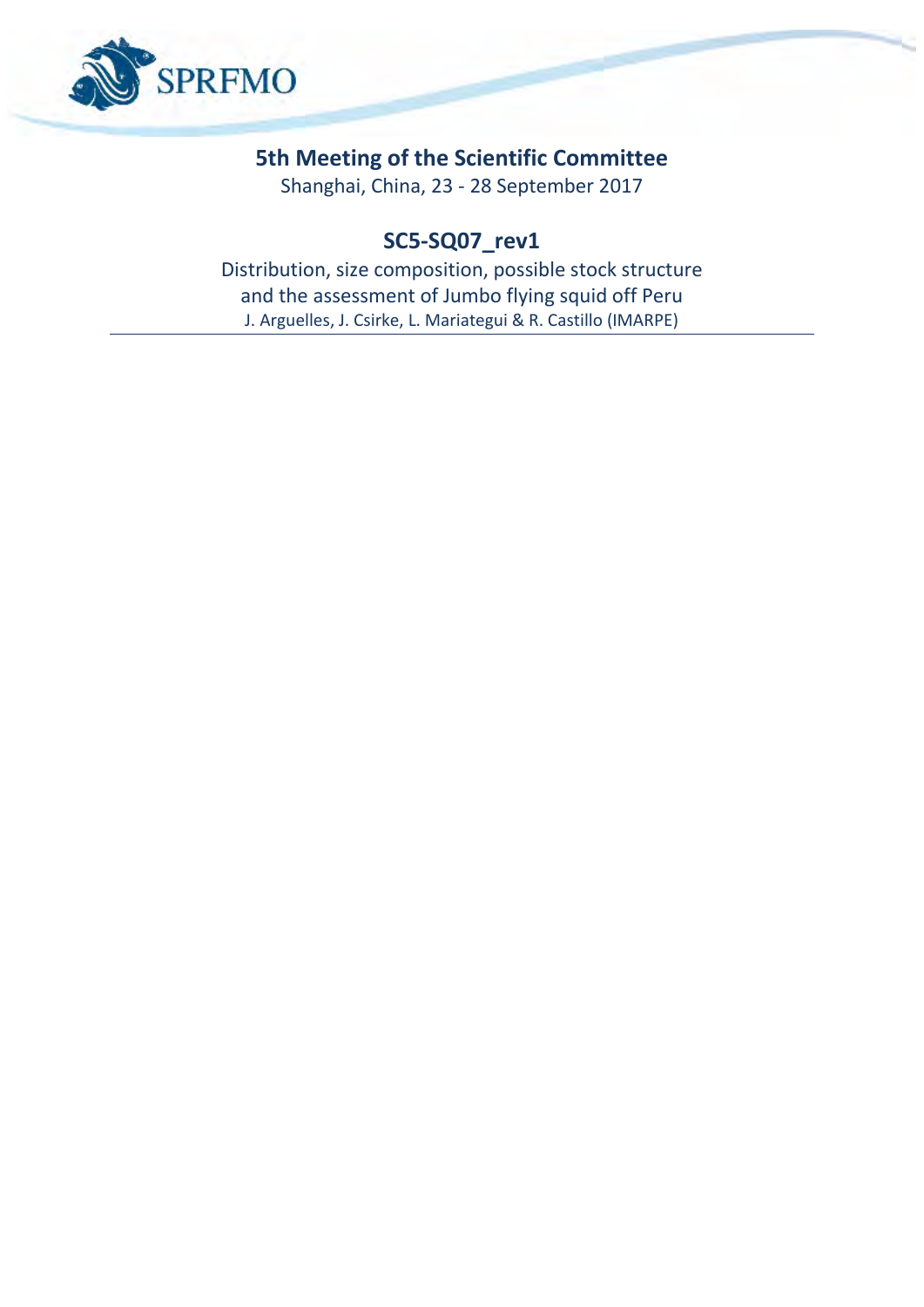

# **Distribution, size composition, possible stock structure and the assessment of jumbo flying squid (***Dosidicus gigas***) off Peru**

**by**

**Juan Arguelles, Jorge Csirke, Luis Mariategui and Ramiro Castillo Instituto del Mar del Peru (IMARPE), Callao, Peru**

#### **SUMMARY**

Recent studies provide some insights into the slight differences in the age or size of sexual maturity and the main distribution areas of jumbo flying squid (*Dosidicus gigas*) which suggests that there are least three strains, groups or population subunits of this species in the Southeast Pacific, and information is provided that shows that all three groups are or have been present off Peru. It is noted that this, added to the extended distribution and wide extension of the fishing grounds, poses serious challenges with regards to the assessment and the management of fisheries both, for Peru in its jurisdictional waters and for the SPRFMO in international waters, within the area of application of the SPRFMO Convention. It is suggested that the SPRFMO Scientific Committee needs to look into the matter of which stock assessment methods can be best used, and which might be the best applicable management options and strategies to eventually be applied within the Convention area. Peru is routinely using hydro-acoustics and more recently also surplus production modelling for the assessment of jumbo flying squid in its jurisdictional waters, and the main constrains, advantages and disadvantages of both methods are discussed in view that the Scientific Committee may wish to consider their possible use for the monitoring and assessment of jumbo flying squid in the Convention area. Particular warnings are made against relying solely on surplus production modelling jumbo flying squid, since it is very unlikely that the assumptions of this type of indirect methods could be properly met, nor their limitations overcome with this species and type of fishery. A series of research activities, much of them already discussed and considered in earlier meetings are revisited stressing the need for their timely implementation by the Committee.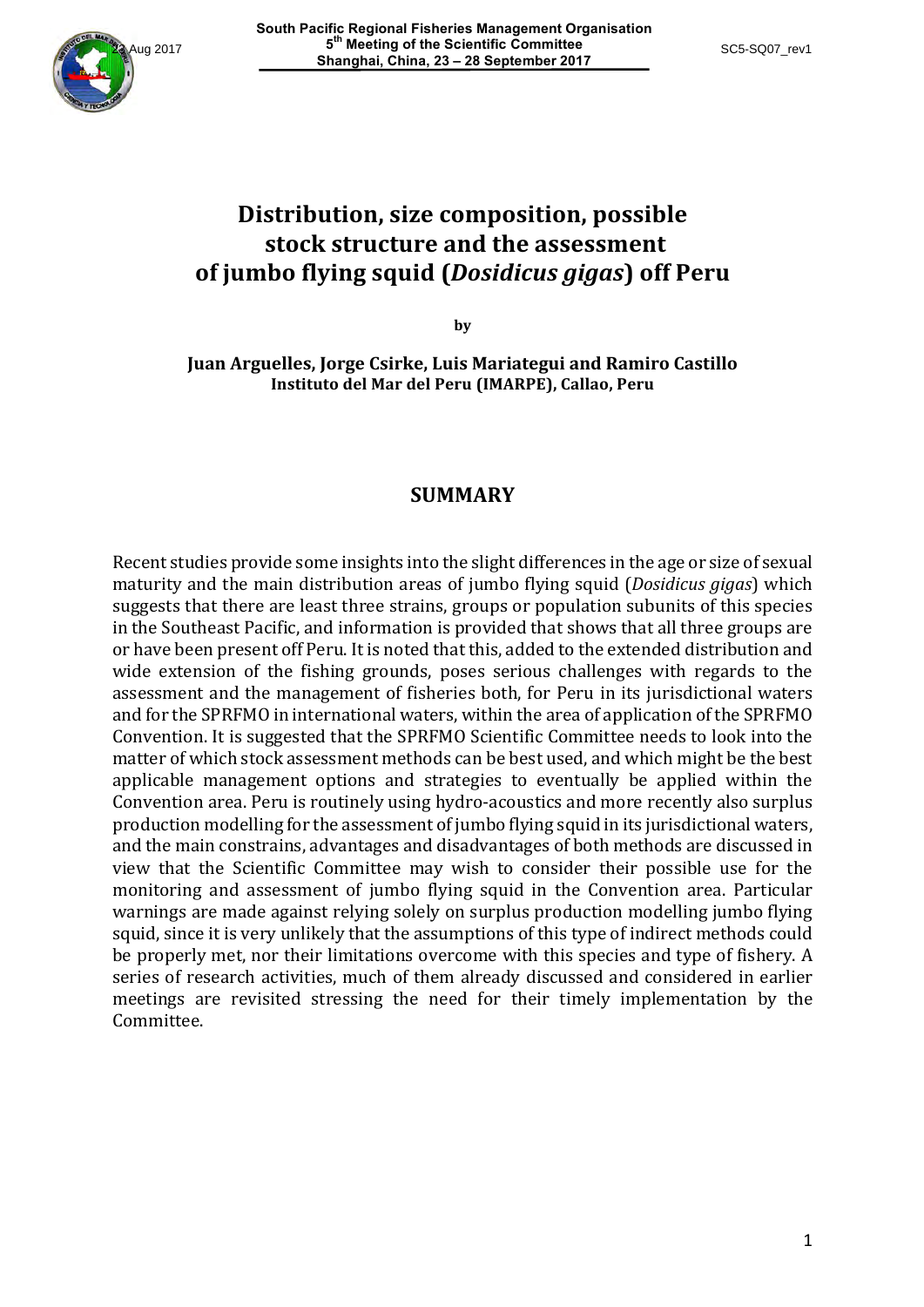## **1. INTRODUCTION**

Jumbo flying squid (*Dosidicus gigas*) is widely distributed along the Southeast Pacific, where it supports important local fisheries in national jurisdictional waters and also important distant-water fisheries in international waters, off Peru and Chile. As noted in Csirke *et al* (2015), off Peru jumbo flying squid is found in high abundance along the whole coast, at distances ranging from 10 to more than 500 nm from the coastline. Performs diel vertical migrations from 0 to more than 650 m depth, seasonal inshoreoffshore ontogenetic migrations, and occasional latitudinal migrations that could reach several hundred miles, mostly associated with the advance of abnormally warm or abnormally cold environmental conditions in some years. Younger and/or smaller jumbo flying squids predominate in oceanic waters, while larger jumbo flying squids are more neritic. They have some reproductive activity all year round but its main reproductive season is from July to February, with peaks between October and January.

Slight differences in the age or size of sexual maturity and main distribution areas suggests that there are least three strains, groups or population subunits of jumbo flying squid (*D. gigas*) inhabiting the Southeast Pacific (Nesis, 1983; Nigmatullin *et al.* 2001), and all three seem to be present off Peru (Arguelles *et al*, 2008; Arguelles and Tafur, 2010; Arkhipkin *et al*, 2014). This, added to the extended distribution and wide extension of the fishing grounds, poses serious challenges with regards to the assessment and the management of fisheries both, for Peru in its jurisdictional waters and for the South Pacific Regional Fisheries Management Organisation (SPRFMO) in international waters, within the area of application of the Convention on the Conservation and Management of High Seas Fishery Resources in the South Pacific Ocean (the SPRFMO Convention).

It is expected that this  $5<sup>th</sup>$  meeting of the Scientific Committee of the SPRFMO will look into these matters in trying determine how to best tackle the challenges associated with the proper monitoring, assessment and eventual management of the jumbo flying squid in the SPRFMO Convention area fisheries. And this paper is intended to assist in these discussions by expanding or updating some of the information on Peruvian squid fisheries and research activities provided in earlier contributions to this Committee, such as those in Csirke *et al* (2015) and Arguelles *et al* (2016).

### **2. GENERAL DISTRIBUTION**

Although jumbo flying squid can be found along the whole Peruvian coast, the main fishing areas of the industrial fleet that operated under Peruvian license off Peru between 1999 and 2011 were found mostly within 150nm, with some catches as far as 450nm, in two general areas, one to the north of Huarmey  $(10^{\circ}S)$  and the other to the south of Callao ( $10^{\circ}$ S) (Figure 1). During this period, the best jumbo flying squid concentrations and the highest CPUE values (higher than 6 tonnes/vessels/hour) were found within 80 miles from the coast in summer, within 100 miles in fall and within 130 miles in winter and spring. 

Since no license for industrial fishing vessels to participate in the industrial fishery for jumbo flying squid were granted or renewed beyond December 2011, since 2012 all catches of jumbo flying squid in Peruvian jurisdictional waters come from the local artisanal fishery.

The local artisanal fleet started to increase its catches of jumbo flying squid since 1999. At first, given their limited autonomy, the main fishing grounds of the artisanal fleet were located close to the coast, mostly within 40 nm from the coastline, and closer to their port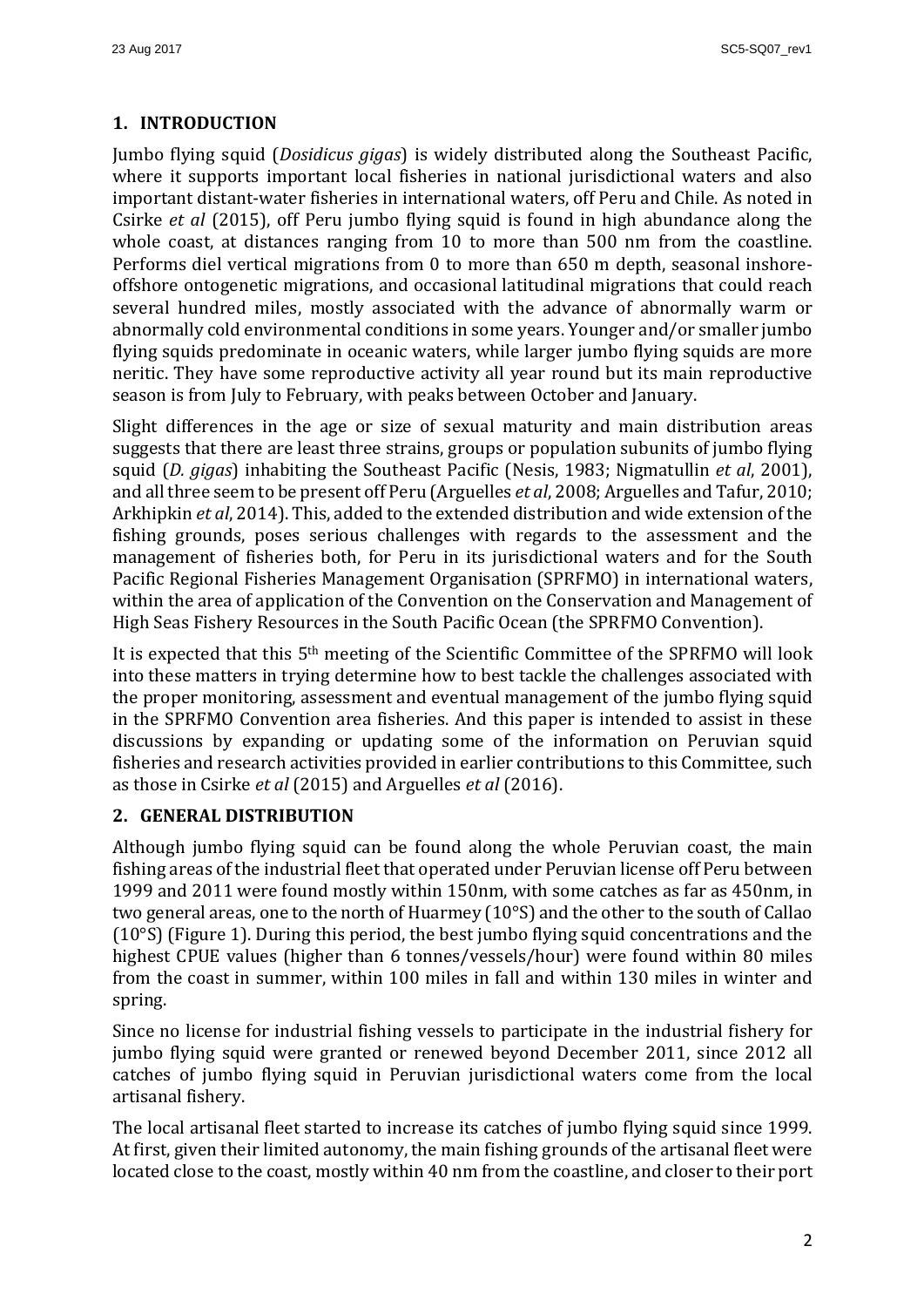

Figure 3.- General distribution and catch indicator (in tonnes) of the main fishing sites of jumbo flying squid **(***Dosidicus gigas***) by the Peruvian artisanal jigging fleet, Peru, by season, years 2015 and 2016**

or artisanal landing sites in two general areas, one to the north of Bayobar ( $05^{\circ}50'S$ ) and the other to the south of Matarani (17°00') (Csirke *et al*, 2015). Between 1999 and 2008 the local artisanal fishery developed rapidly, with more than a six-fold increase in the number of vessels and almost a ten-fold increase in catches, that went from 56,000 t in 1999 to 533,000 t in 2008 (95.4% of Peru total). During the following years, the general distribution area of the main fishing grounds expanded both off-shore as well as along the coast, to include areas to the north of Casma  $(09°30'S)$  and to the south of Atico  $(16°00'$ S) (Figure 2).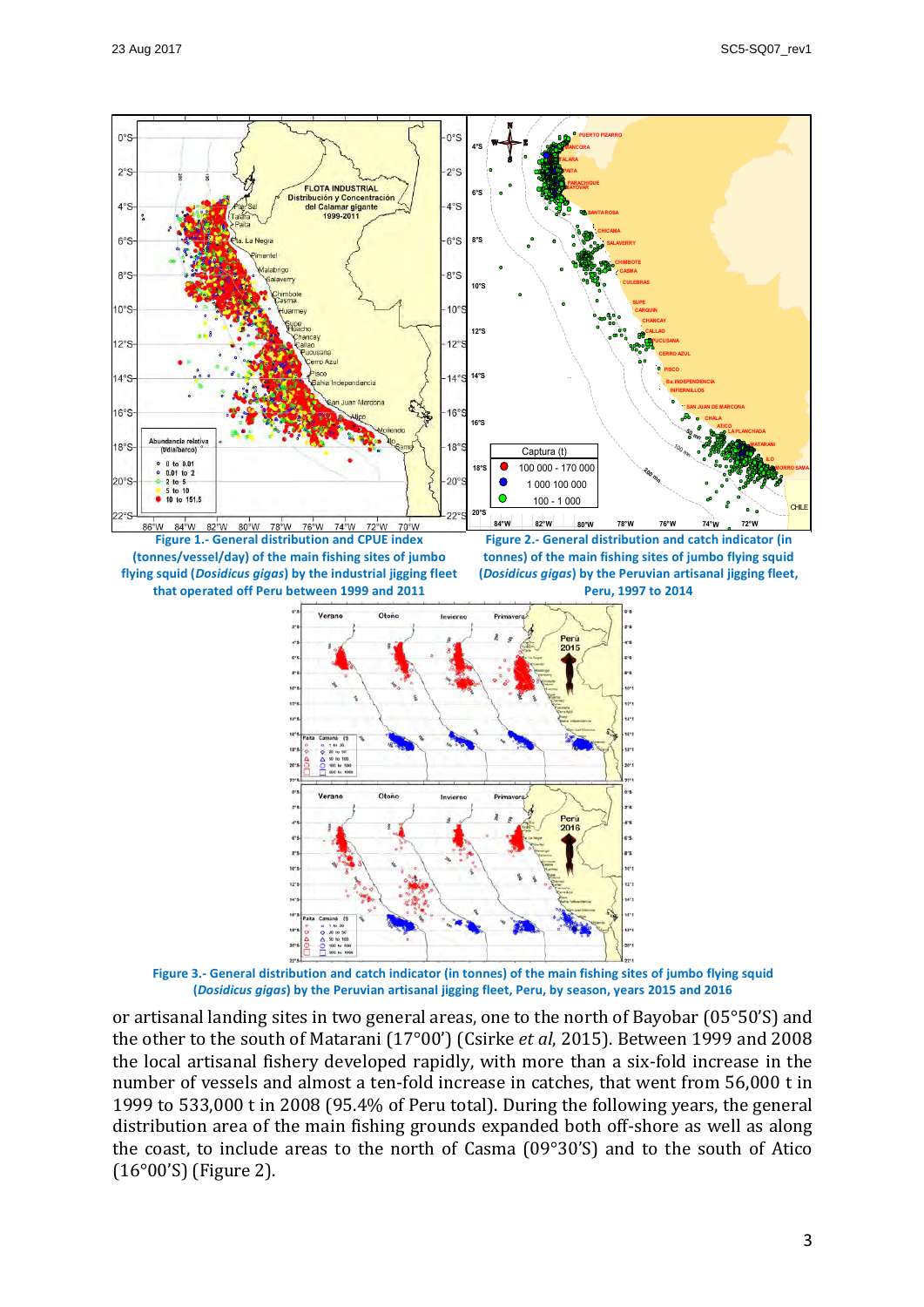The fishing areas of the Peruvian artisanal fleet fishing for jumbo flying squid has continued to expand in 2015 and 2016, both offshore and along the coast, although at a slower pace than in previous years (Figure 3). It now includes areas to the north of Supe (10°48'S), to the south of San Juan de Marcona (15°20'S), and offshore from Callao  $(12°00'$ S).

#### **3. SIZE COMPOSITION AND POSSIBLE STOCK STRUCTURE**

The presence of three strains, groups or possible population subunits of jumbo flying squid in the Southeast Pacific proposed by Nigmatullin *et al* (2001), which could be distinguished by their general distribution area and the size (mantle length) at which they reach gonadal maturity, seems now confirmed for the northern Humboldt current system off Peru. As pointed out by Nigmatullin *et al*, this division into three groups or population subunits stems from the observation that there is a group of jumbo flying squids that reach maturity at small sizes (males between 130 and 260 mm - females between 140 and 340 mm) and are found predominantly near the equatorial line; whereas there are those that reach maturity at medium sizes (males between 240 and 420 mm - females



Figure 4.- Length frequency distribution of jumbo slying squid (*Dosidicus gigas*) caught by the Peruvian artisanal fleet (broken lines) and by the industrial jigger fleet (solid lines), by year, years 1989 to 2015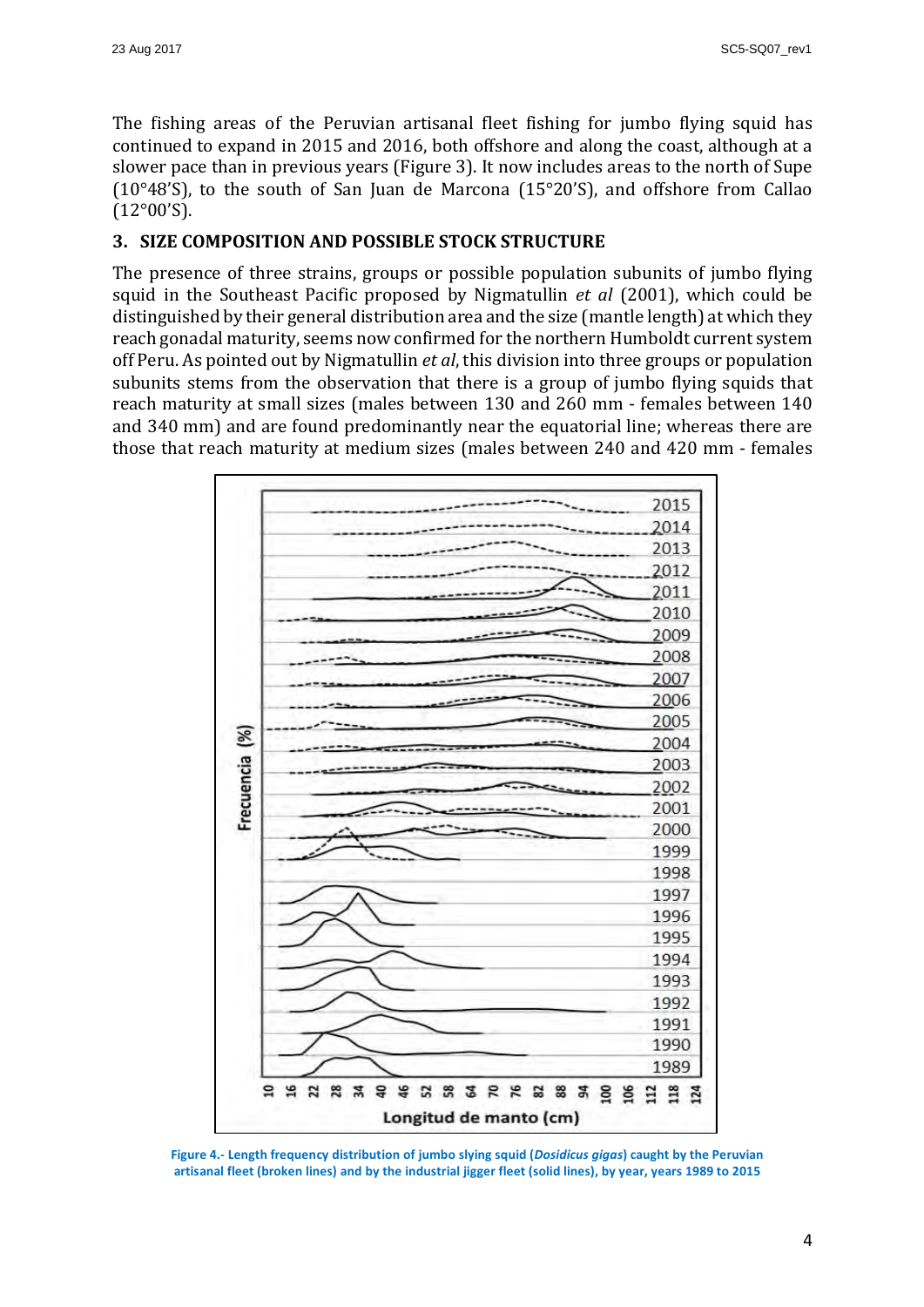between 280 and 600 mm) and are found throughout most of the species distribution range except for higher latitudes; while there are those that mature at larger sizes (males larger than 400-500 mm - females larger than 550 to 650 mm and eventually 1000 mm and over) and used to be found to the south of  $10^{\circ}$ S, flowing sometimes to north into Ecuador in cold streams of the Peruvian coastal current. Although, as explained bellow, the expanded northern distribution of this larger size group appears to be more of a constant since 2001.

Arguelles and Taipe (in press) have made an extensive analysis of length frequency and gonadal maturity data of jumbo flying squid off Peru since 1958, including from stomach contents in whales (for 1958-1962) and from scientific surveys and exploratory and commercial fishing with jiggers from 1979 to 2015. Their findings suggest that off Peru there has been a significant shift in the length frequency distribution and the length at gonadal maturity through time. With a predominance of large mature jumbo flying squids with mean mantle size of 73 cm in 1958-1962, smaller and/or earlier maturing squids in the 1970s and 1980s, predominance of mid and small sizes in the 1990s, and predominance of large and/or late maturing squids from 2000 to date. The presence of various size groups and the shift in the dominant size group through time is clearly shown in the mantle length frequency distributions of jumbo flying squid caught by the industrial and the artisanal fleets between 1989 and 2015 in Figure 4, and the sizes of mature females in Figure 5.



Figure 5.- Annual mantle length frequency distribution of mature females of jumbo flying squid (*Dosidicus gigas*) in **Peruvian waters in % (red lines) and variation of their Boxplot values (in black and grey) by year, 1989 to 2016 (adapted from Arguelles and Taipe, in press)**

The analyses by Arguelles and Taipe (in press) didn't show significant latitudinal changes in size at maturity, which suggest certain uniformity in the size structure within Peruvian waters, at least across latitudes. However, for recent years there were noticeable differences in length frequency distributions and length and/or age at maturity between the more coastal and the oceanic waters. They found that in the oceanic waters there is a predominance of a range of smaller and possibly younger maturing squids, while in more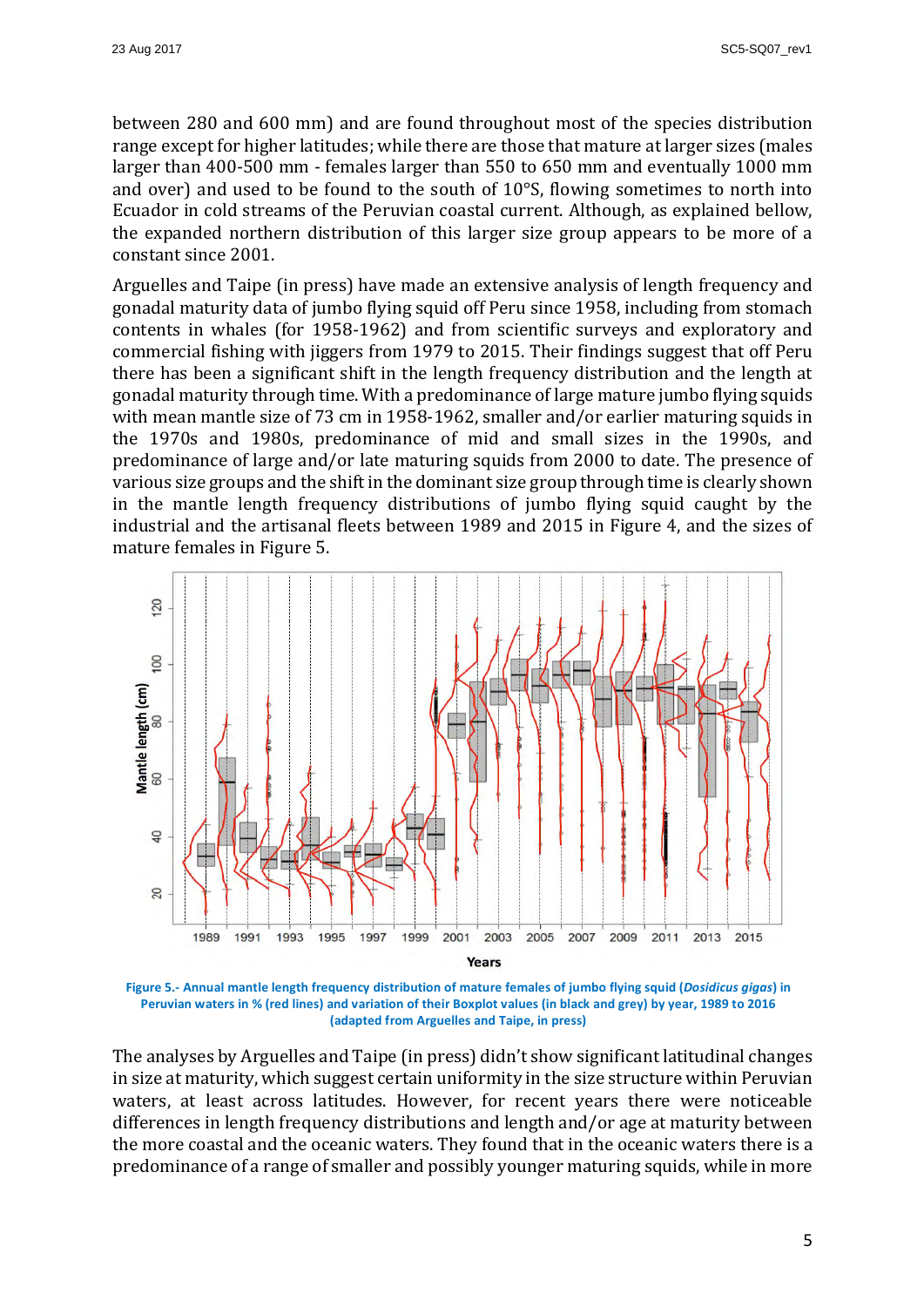coastal waters there is a predominance of larger and possibly older maturing squids. The predominance of smaller maturing jumbo flying squid in oceanic waters beyond the 200 miles from the coast is also confirmed by Liu *et al* (2013) and Li *et al* (2017), who report much smaller sizes at maturity than those found inshore, in Peruvian jurisdictional waters. 

The available studies therefore seem to confirm the presence in the coastal and oceanic waters off Peru of the three groups, strains or possible stock subunits of jumbo flying squid described by Nigmatullin *et al* (2001), with some noticeable fluctuations and differences in their dominance over time and space, and also with regards to the fishing grounds and types of fleets exploiting them. The presence of these groups of jumbo flying squids that are maturing at different sizes and possibly also at different ages and time of year, that have different general distribution areas which may tend to overlap, and that are exploited by quite distinct fisheries, a coastal artisanal fishery mainly operating inshore in national jurisdictional waters and a distant-water fishery operating offshore in international waters, poses serious and interesting challenges with regards to which stock assessment methods can be best used, and which might be the best applicable management areas and strategies, particularly with regards to the SPRFMO and the Convention area. This is something on which the Scientific Committee will surely need to spend some significant time and efforts.

### **4. STOCK ASSESSMENT**

The biomass estimations of jumbo flying squid in Peruvian jurisdictional waters have been made primarily by hydro-acoustics (Castillo and Aliaga, 2000; Castillo *et al.*, 2009; Segura *et al*, 1996; IMARPE, 2015; Flores *et al*, 2016), and more recently the assessments have also included indirect methods, such as surplus production modelling (IMARPE, 2015a) which benefited from longer CPUE time series becoming available. Both methods have their advantages and disadvantages, and both are now routinely applied for assessing the jumbo flying squid stock in Peruvian waters.

The assessment and biomass estimations of jumbo flying squid off Peru using hydroacoustics have been made on a regular basis by IMARPE since 1999, as part of its routine pelagic stock assessment surveys, which are primarily directed to assess the biomass of the Peruvian anchoveta (*Engraulis ringens*) but are designed to also provide valuable data for the assessment of other stocks. One usual constrain of this arrangement is that the acoustic surveys directed to anchoveta only need to cover the first 60 to 80 miles from the coast in summer, and the first 120 miles in winter. While it is known that jumbo flying squid has a much wider off-shore distribution. Therefore, while valid for the areas covered, these assessments using acoustic surveys are to be considered as underestimations of the real biomass of jumbo flying squid in Peruvian waters.

Another constrain is represented by the difficulties to properly identify jumbo flying squids in the acoustic records at night, when they are found in a mixed layer with smaller organisms, such as plankton and a variety mesopelagic species. During these pelagic surveys the species composition is determined with the assistance of regular samplings using a standard pelagic trawl net, which usually fails to catch and properly represent the presence of jumbo flying squids, and less so with larger squids. During surveys specifically designed for the assessment of jumbo flying squid one will normally use jiggers to ascertain their presence (and size composition) and would cover a much wider area. But all this translates into lengthier surveys, and one rapidly runs into another major constrain: funding.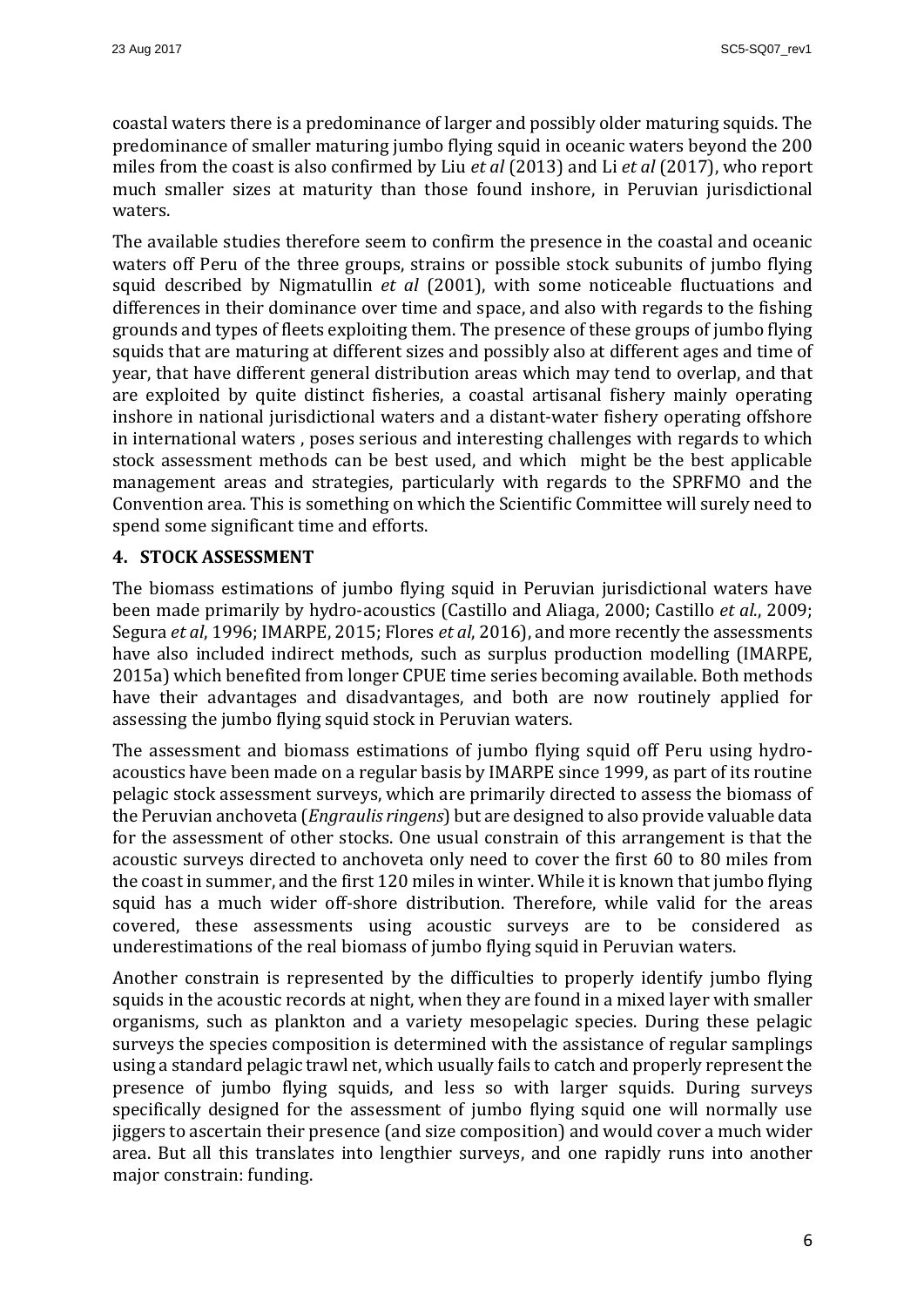In fact, an acoustic survey specifically designed to assess the biomass of jumbo flying squid with an extended offshore coverage was conducted by IMARPE during summer 2015 (IMARPE 2015), but due to time and funding constrains this only focused on the more northern and southern distribution areas of jumbo flying squid corresponding to the main fishing grounds of the local artisanal fleets, with survey profiles extending as far as 270 nm from the coast. Again, this survey provided only a partial estimate of the biomass of jumbo squid available off Peru, but presumably proved to be a better more focused assessment of the existing biomass available to the Peruvian local artisanal fleet, in or closer to their traditional fishing grounds.

One advantage of using hydro-acoustics for the assessment of jumbo flying squid is that one can use the several sound frequencies of the scientific echo-sounder (5 frequencies: 18, 38, 70, 120 and 200 kHz), which allows a better frequency response and eases the identification of the squid acoustic backscattered signals. The other great two advantages of this method are that it provides direct fisheries independent assessments, and that the assessments (of total biomass, general distribution, size compositions, etc.) can be available almost in real-time, soon after the completion of the acoustic survey.

Surplus production models are, in principle, simpler and less costly to apply. And as pointed out in Arguelles *et al* (2016), other than requiring reasonable time series of catch and fishing effort, they don't require much data or biological observations to provide usable estimates of the state and trends of the fishery and the exploited stock. Where results can be expressed as estimates of maximum sustainable yield (MSY), current biomass relative to  $B_{MSY}$ , current F relative to  $F_{MSY}$  and estimated catch that would correspond to  $F_{MSY}$  or to a multiplier of  $F_{MSY}$ , which tend to be attractive to and easy to understand by decision makers.

However, it has also been noted that this group of indirect methods rely on some stiff assumptions, such as that the catch is proportional to the stock size and the fishing effort applied, and that there is a strong density dependent effect dominating the population dynamics, implying a strong depensatory stock-recruitment relationship. Assumptions that may hardly be met in the case of the jumbo flying squid stock(s) and fisheries. In addition, these methods have some well-known limitations, such as the strong reliance on having a good contrast in the time series, with observations above and below  $B_{MSY}$ , and the inability to incorporate basic but revealing biological information on the characteristics and state of the stock(s), such as on size or age structure, body growth, sexual maturity, spawning, natural mortality, distribution area, etc.

And, last but not least, in the case of severe stock declines due to overfishing or environmental causes (or a combination of both), the surplus production models alone may not be capable of providing reasonable warnings that the assessed stock is declining or has declined. In fact, if any, such a warning will be *post-factum*, only once CPUE values have drop due to the absence of fish, or squids in this case. With the added concern that if the cause of the decline is fishery independent, the decline may go unnoticed for a while, until it is picked up by a fishery dependent decline in catches and CPUE indices. The situation may be more worrisome if we consider the natural lag-time required from the onset of a major long-lasting decline to the time an assessment of the situation can made and the required management decisions can be taken in an intergovernmental context, such as that of the SPRFMO. In a fluent and reasonably well-managed national context, the time-lag from the onset of a major long-lasting decline to the assessment and to the decision making can be reduced to a few weeks, and even a few day days, even if only to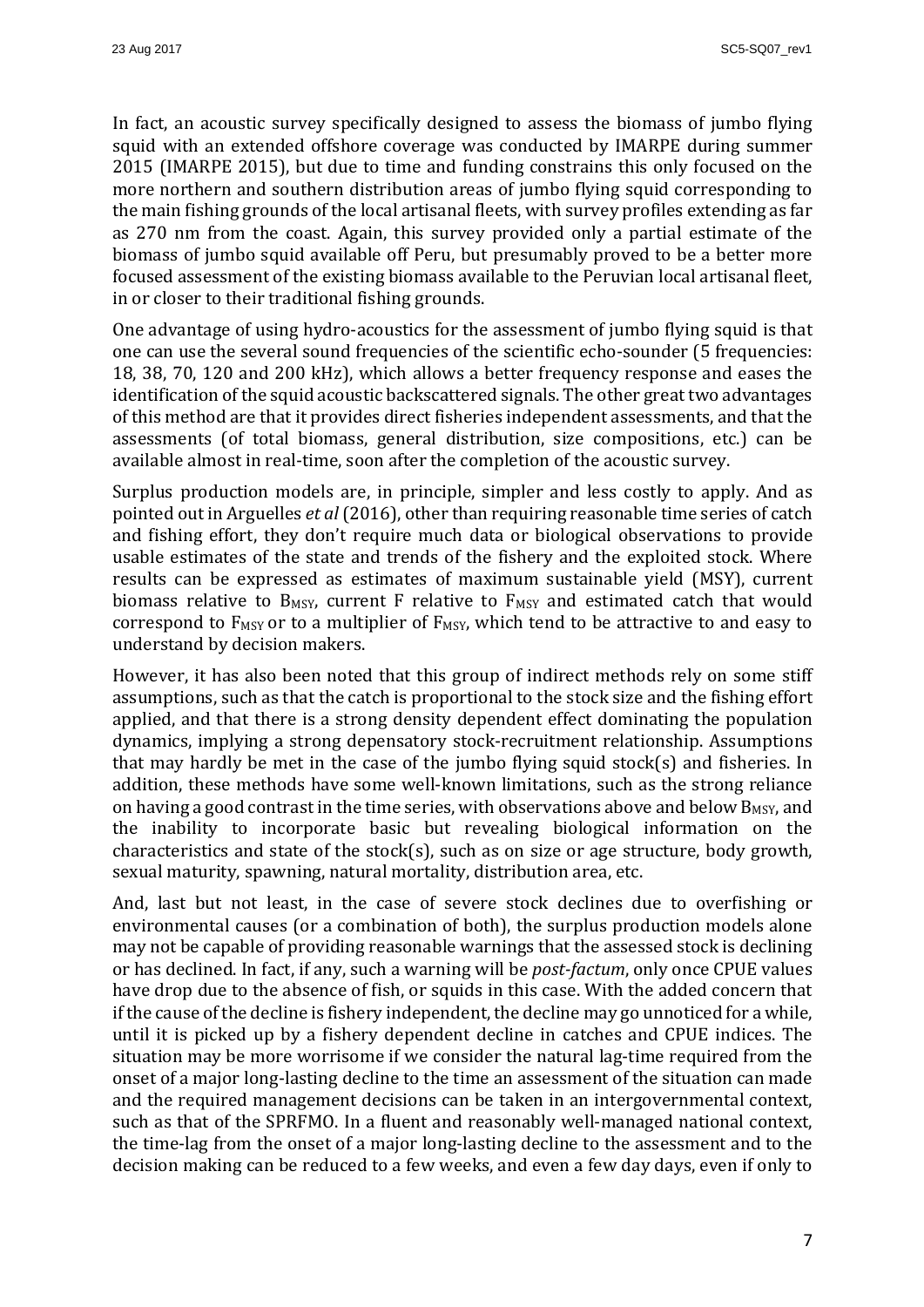take interim precautionary. But even in the case of a small and agile intergovernmental fisheries management organization, such as the SPRFMO, this process may take several months, and even a year. Which for a depleting stock of a short-lived species may be an undesirable long time.

In the case of Peru, the surplus production models have proven to be useful tools for the assessment and management of the fisheries, even if lately there have been some fitting problems due to the effects of recent El Niño events and the weakening of some of the model's required assumptions. But still, the surplus production model continues to provide valuable information when used in combination with the estimates derived from the application of the more direct hydro-acoustic method. It has also helped that, so far, both assessment methods have provided estimates that are compatible with the high current catches and the apparent state of under-exploitation of the jumbo flying squid in Peruvian waters. It is also noted that IMARPE's regular monitoring of various biological, environmental and fisheries related parameters have also proven of great assistance by providing almost real time information on possible changes in the structure, behavior, distribution and other characteristics of the stock and of the fishery, that are not readily captured by the hydro-acoustic surveys or by the surplus production models.

One other mayor concern with the application of these and any other stock assessment method refers to the stock structure. For jumbo flying squid, this may be a major source of concern given the evidences of the presence of at least three strains, groups or population subunits in the area. Fortunately, as explained above (section 3 and figures 3 and 4), most of the jumbo flying squid present and being caught within Peruvian jurisdictional waters since 2000 belong to the group or stock of large and late maturing jumbo flying squids. Therefore, for the time being, the issue of the three strains, groups or population subunits of jumbo flying squid remains as a major issue being kept in the back burner in the case of Peru, at least for the time being. This may not be the case for the SPRMO Convention area, and this is clearly an issue also deserving the priority attention of this Scientific Committee.

The possible use of the acoustics and surplus productions methods for the monitoring and assessment of jumbo flying squid in the Convention area will certainly be worth considering, possibly in concomitance with other suitable methods, and in so doing the Scientific Committee may wish to take into account the constrains, advantages and disadvantages already identified by IMARPE through their application (of the acoustics and surplus production methods) in Peruvian waters, taking into account amongst others, the differences in distribution, stock structure, types of fleets and monitoring and research facilities between the Peruvian jurisdictional waters and the SPRFMO Convention area.

#### **5. RESEARCH NEEDS**

Taking into account the above, and as already pointed out in Csirke *et al* (2015), Arguelles *et al* (2016) and the last two reports of the Scientific Committee, more efforts need to be made within the SPRFMO to:

Promote, lead and/or undertake a thorough analysis to determine the most suitable stock assessment models and/or methods to be used to assess the stock or stocks of jumbo flying squid within the context of the SPRFMO;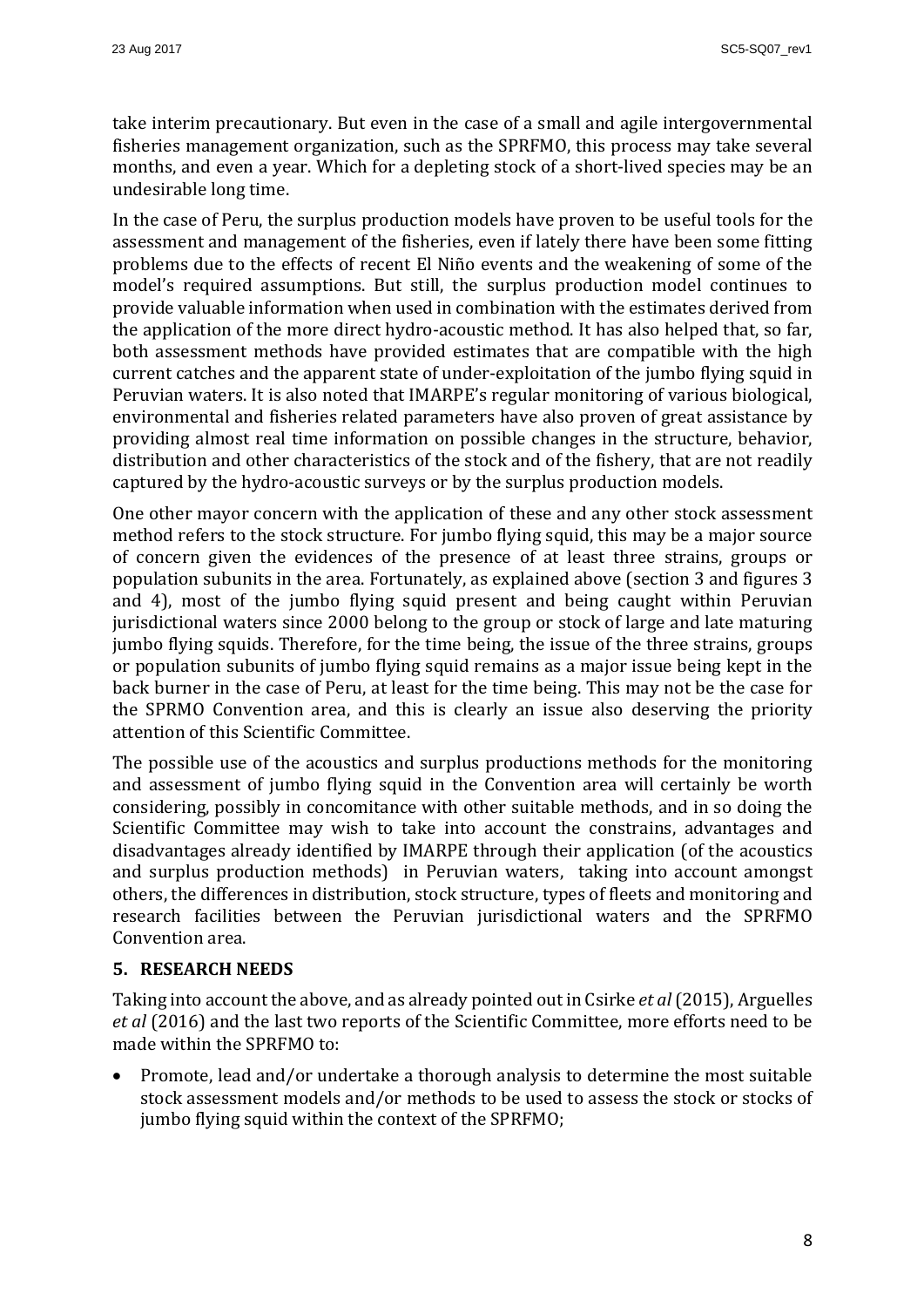- Promote further research on the population structure and the presence and distribution of strains, groups or population subunits of jumbo flying squid and their migration routes and intermix patterns throughout the Southeast Pacific;
- Ensure the regular monitoring and reporting on jumbo flying squid research and fishing activities in the Convention area:
- Promote, lead and/or undertake a thorough analysis to determine suitable management alternatives to be applied for jumbo flying squid in the Convention area, including the application of precautionary measures and the early introduction of regulatory fishery management measures without waiting for, and eventually prevent, the appearance of signs of population stress;
- Promote and/or undertake research directed to obtain early estimations of recruitment and timely assessment of escapement;
- Promote research on the reproductive process and the effect of environmental factors in determining the timing and the location and extension of spawning areas;
- Promote research on the effects that the depletion by fishing of potential predators of the different life-history stages of jumbo squid may have in favoring the growth and expansion of jumbo squid; and,
- Promote research on the changes in growth rate and the possible effects of changing environmental conditions

### **7. BIBLIOGRAPHIC REFERENCES**

- Arguelles, J., Tafur, R., Taipe, A., Villegas, P., Keyl, F., Dominguez, N., Salazar, M., 2008. Size increment of jumbo flying squid *Dosidicus gigas* mature females in Peruvian waters, 1989–2004. Progress in Oceanography, 79: 308-312
- Arguelles, J. & Tafur, R., 2010. New insights on the biology of the jumbo squid *Dosidicus gigas* in the Northern Humboldt Current System: size at maturity, somatic and reproductive investment. Fisheries Research 106: 185-192
- Arguelles, J., J. Csirke, C. Yamashiro, L. Mariategui & R. Tafur. 2016. Notes on research needs and the type and level of detail of the data on fishing activities and fishing impacts to be required from all fleets fishing for jumbo flying squid (*Dosidicus*)  $gigas$ ) in the SPRFMO Convention area. Paper presented at the  $4<sup>th</sup>$  meeting of the Scientific Committee of the SPRFMO. The Hague, Netherlands, 10-15 October 2016. SPRFMO Doc. SC-04-20: 10p

(https://www.sprfmo.int/assets/Meetings/Meetings-2013-plus/SC-Meetings/4th-SC-Meeting-2016/SC04-papers/SC-04-20-Research-needs-andlevel-of-detail-required-from-fleets-fishing-for-D.-gigas.pdf ) 

- Arguelles, J. & A. Taipe. (in press). Variabilidad espacio temporal de la estructura por tallas de *Dosidicus gigas* en aguas peruanas entre 1958 y 2015. Bol. Inst. Mar Perú  $(in press): 15p.$
- Arkhipkin, A., J. Argüelles, Z. Shcherbich & C. Yamashiro. 2014. Ambient temperature influences adult size and life span in jumbo squid (*Dosidicus gigas*). Canadian Journal of Fisheries and Aquatic Sciences, 2015, 72(3): 400-409 (https://doi.org/10.1139/cjfas-2014-0386 )
- Castillo, R. & A. Aliaga. 2000. Distribución de los recursos pelágicos del 25 al 27 de octubre 1999. Crucero BIC Jose Olaya Balandra. Inf. Inst. Mar Perú. N°156: 37-42